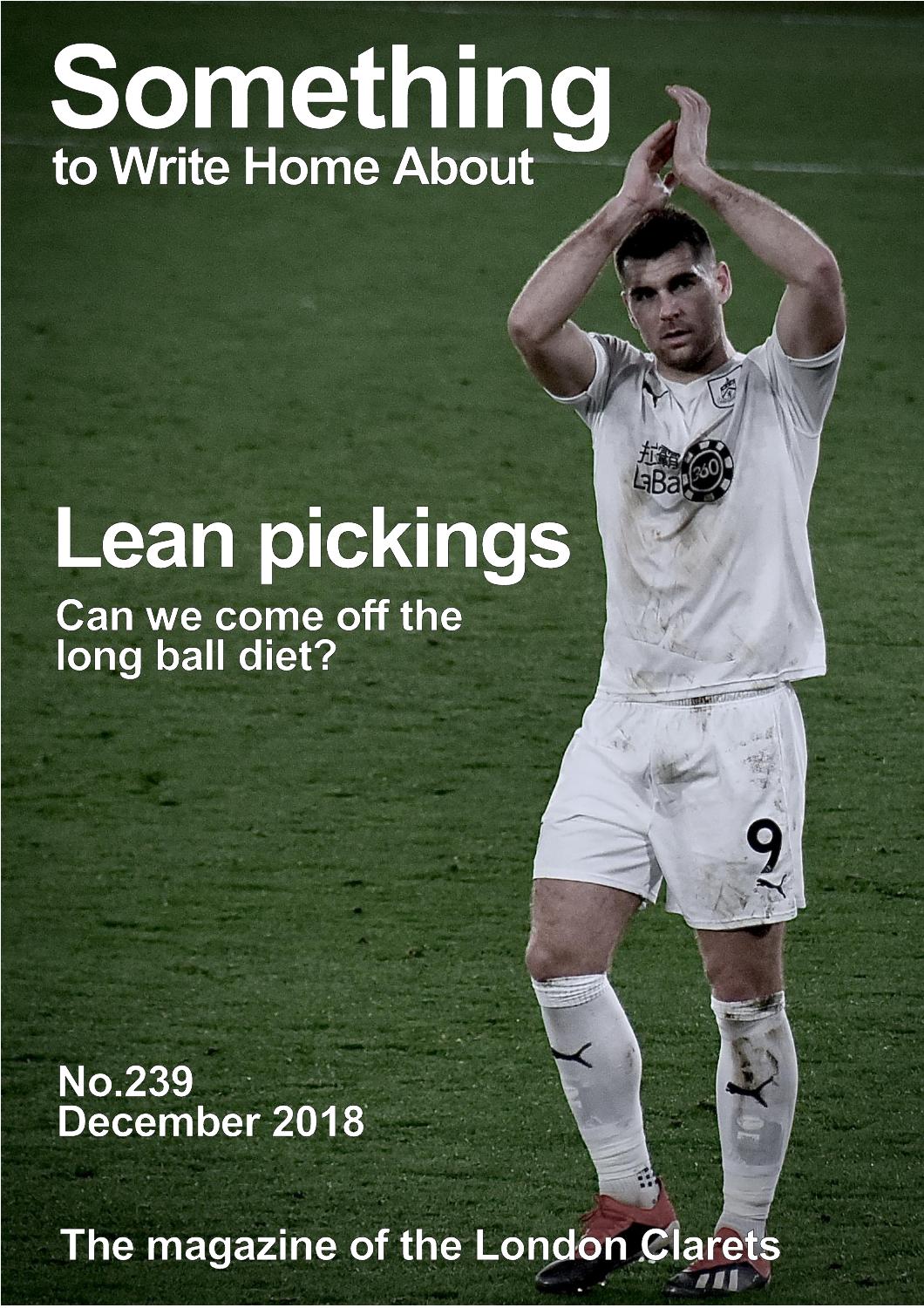## **A battle to survive – but we can do it Tim Quelch** Tim's analysis of our current troubles

I'm afraid my pre-season pessimism has been justified. All sorts of arcane reasons have been offered for Burnley's decline, ranging from the allegedly disruptive impact of Joe Hart's signing and of Tom Heaton's supposed sulking, to the first team players' alleged disgruntlement about not being selected to play in all of the Europa Cup games having worked so hard last season to achieve this distinction.

For me, the main reason for our failures this season is more simple. We have been found out and found wanting tactically and, much to our dismay, outfought. With the exception of Southampton, Bournemouth, and Liverpool, at least during their sluggish first-half performance, every side we've met this season has immediately pressed us hard and in force, deep inside our half. We have been denied the space and time to play comfortably from the back as we managed to do for much of last season. The impact of this has been to create uncertainty in our back line with possession frequently lost in dangerous positions. Consequently, our opponents have had greater scoring opportunities from the start. As well as Joe Hart has performed, although he is not error-free, he cannot keep out all of the copious attempts on our goal.

The other impact of this pacy pressing is to push our midfielders back to reinforce our beleaguered defenders. With our opponents often outnumbering us in central midfield this has meant that we have had fewer opportunities for setting up forays along the flanks or for offering support to our front men. Consequently we are frequently reduced to producing hopeless high punts from the back which our strikers have little chance of capitalising upon, particularly with fewer Burnley midfielders in advanced positions to help them pick up the second balls, something which we were good at during last season. This, I believe, is why we have created fewer chances for ourselves and allowed our opponents many more.

I contend that the unravelling process began at Arsenal last season. Before that traumatic battering, our system of squeezing the space between our lines worked well, with our opponents frequently pushed wide and forced into shooting from distance. The 2-0 victory over Liverpool in 2016 was the crowning glory of this tactical plan. Despite conceding 81% of possession we managed to win comfortably.

What Arsenal did last May was to obliterate the strength of this system with the intensity and pace of their pressing, their bewildering movement on and off the ball, their mesmerising interpassing and ferocious shooting. With two Arsenal men always posted wide on the flanks we were forced to deplete our narrow fortress by assigning players to stop the supply of dangerous crosses from both wingers. This catastrophic defeat demonstrated to all who watched how our defence could be dismantled, how the discipline of our squeezed two banks of four could be broken.

Watford were the first to follow suit in our opening home game. We were well beaten 3-1 by a team which we had done the double over last season. Fulham then beat us 4-2 at Craven Cottage having run us ragged, despite having a leaky defence. Manchester United won at a canter in the next home game, as did wasteful Wolves away. In all of these games we were constantly under threat of conceding while threatening little ourselves. Although a skilful Bournemouth side perplexingly lost 4-0 to us, they paid heavily for their initial caution. Freed from the heavy press we immediately recovered our mojo, although a 4-0 win was hugely flattering. So was the 2-1